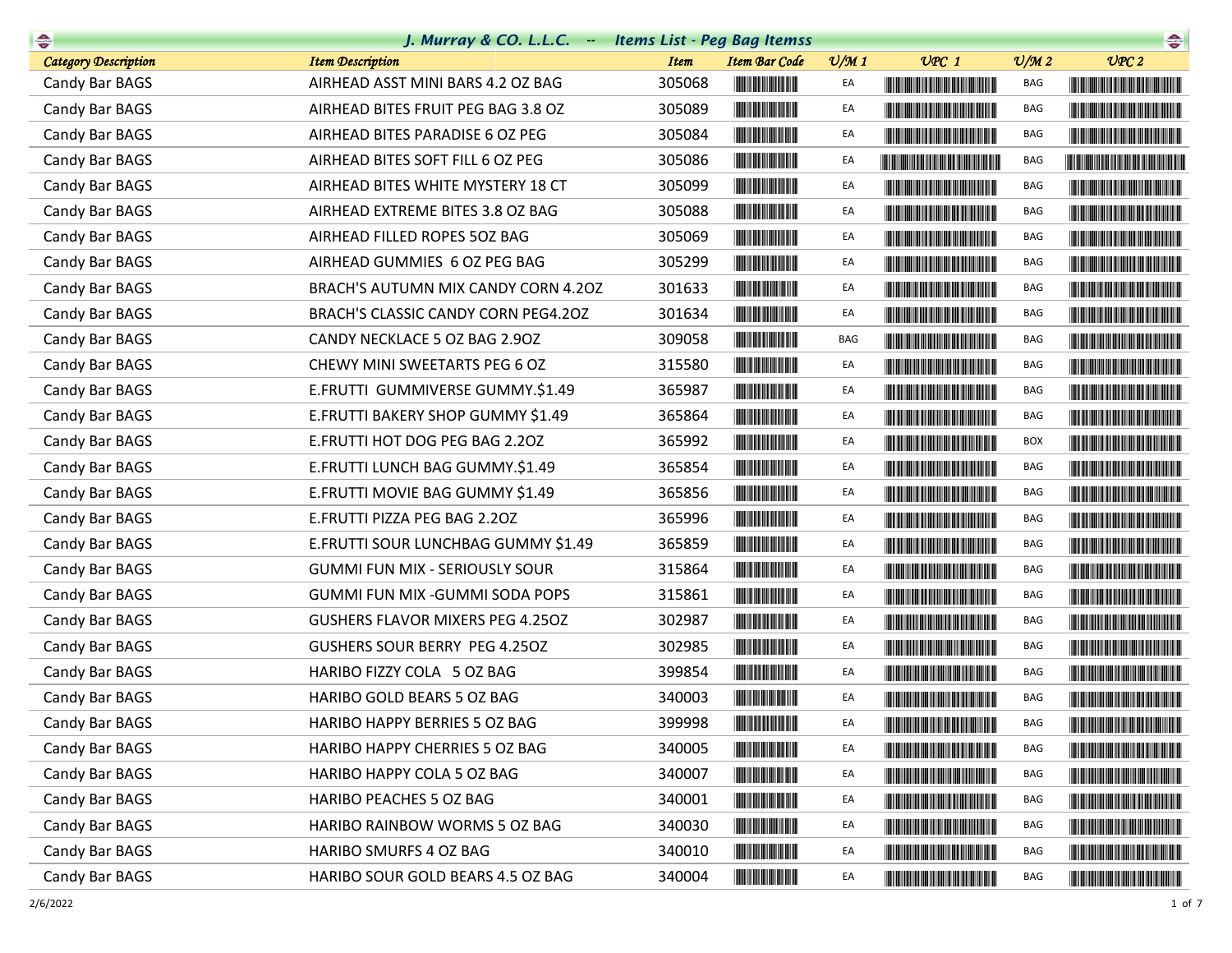| $\begin{picture}(20,10) \put(0,0){\line(1,0){10}} \put(10,0){\line(1,0){10}} \put(10,0){\line(1,0){10}} \put(10,0){\line(1,0){10}} \put(10,0){\line(1,0){10}} \put(10,0){\line(1,0){10}} \put(10,0){\line(1,0){10}} \put(10,0){\line(1,0){10}} \put(10,0){\line(1,0){10}} \put(10,0){\line(1,0){10}} \put(10,0){\line(1,0){10}} \put(10,0){\line(1$ | J. Murray & CO. L.L.C. Items List - Peg Bag Itemss |             |                                                                                                                       |                 |                                                                                                                                                                                                                                      |                             | $\begin{picture}(20,10) \put(0,0){\line(1,0){10}} \put(10,0){\line(1,0){10}} \put(10,0){\line(1,0){10}} \put(10,0){\line(1,0){10}} \put(10,0){\line(1,0){10}} \put(10,0){\line(1,0){10}} \put(10,0){\line(1,0){10}} \put(10,0){\line(1,0){10}} \put(10,0){\line(1,0){10}} \put(10,0){\line(1,0){10}} \put(10,0){\line(1,0){10}} \put(10,0){\line(1$ |
|-----------------------------------------------------------------------------------------------------------------------------------------------------------------------------------------------------------------------------------------------------------------------------------------------------------------------------------------------------|----------------------------------------------------|-------------|-----------------------------------------------------------------------------------------------------------------------|-----------------|--------------------------------------------------------------------------------------------------------------------------------------------------------------------------------------------------------------------------------------|-----------------------------|-----------------------------------------------------------------------------------------------------------------------------------------------------------------------------------------------------------------------------------------------------------------------------------------------------------------------------------------------------|
| <b>Category Description</b>                                                                                                                                                                                                                                                                                                                         | <b>Item Description</b>                            | <b>Item</b> | <b>Item Bar Code</b>                                                                                                  | $\frac{v}{M}$ 1 | $UPC$ 1                                                                                                                                                                                                                              | $\mathcal{O}/\mathcal{M}$ 2 | UPC2                                                                                                                                                                                                                                                                                                                                                |
| Candy Bar BAGS                                                                                                                                                                                                                                                                                                                                      | HARIBO SOUR S'GHETTI 5 OZ BAG                      | 340002      |                                                                                                                       | EA              |                                                                                                                                                                                                                                      | BAG                         |                                                                                                                                                                                                                                                                                                                                                     |
| Candy Bar BAGS                                                                                                                                                                                                                                                                                                                                      | HARIBO TWIN SNAKES 5 OZ BAG                        | 340009      |                                                                                                                       | EA              | <b>CONTRACTOR</b>                                                                                                                                                                                                                    | BAG                         |                                                                                                                                                                                                                                                                                                                                                     |
| Candy Bar BAGS                                                                                                                                                                                                                                                                                                                                      | HARIBO WATERMELON 4.1 OZ BAG                       | 340011      |                                                                                                                       | EA              |                                                                                                                                                                                                                                      | BAG                         |                                                                                                                                                                                                                                                                                                                                                     |
| Candy Bar BAGS                                                                                                                                                                                                                                                                                                                                      | HARIBO 5 OZ FUNTASTIC MIX                          | 340008      |                                                                                                                       | EA              |                                                                                                                                                                                                                                      | BAG                         |                                                                                                                                                                                                                                                                                                                                                     |
| Candy Bar BAGS                                                                                                                                                                                                                                                                                                                                      | HERSHEY ASSORTED MINI 5.3 OZ BAG                   | 300608      |                                                                                                                       | EA              |                                                                                                                                                                                                                                      | BAG                         |                                                                                                                                                                                                                                                                                                                                                     |
| Candy Bar BAGS                                                                                                                                                                                                                                                                                                                                      | HERSHEY DIPPED PRETZELS 4.25 OZ BAG                | 302000      | <u> Herbert Herbert in der Entschaft</u>                                                                              | EA              |                                                                                                                                                                                                                                      | BAG                         |                                                                                                                                                                                                                                                                                                                                                     |
| Candy Bar BAGS                                                                                                                                                                                                                                                                                                                                      | HERSHEY DIPPED PRTZ COOK/CREAM 4.25                | 320004      |                                                                                                                       | EA              |                                                                                                                                                                                                                                      | BAG                         | <u> The Community of the Community of the Community of the Community of the Community of the Community of the Community of the Community of the Community of the Community of the Community of the Community of the Community of</u>                                                                                                                |
| Candy Bar BAGS                                                                                                                                                                                                                                                                                                                                      | HERSHEY KISSES ALMOND 5.3 OZ BAG                   | 300592      | <u> Indian American Ind</u>                                                                                           | EA              |                                                                                                                                                                                                                                      | BAG                         | <b>The Community of the Community</b>                                                                                                                                                                                                                                                                                                               |
| Candy Bar BAGS                                                                                                                                                                                                                                                                                                                                      | HERSHEY KISSES 5.3 OZ BAG                          | 300590      |                                                                                                                       | EA              | <b>The Community of the Community</b>                                                                                                                                                                                                | BAG                         |                                                                                                                                                                                                                                                                                                                                                     |
| Candy Bar BAGS                                                                                                                                                                                                                                                                                                                                      | HERSHEY POPPED SNACK MIX 4 OZ BAG                  | 302002      | <u> Herbert Herbert in der Entschaft</u>                                                                              | EA              |                                                                                                                                                                                                                                      | BAG                         |                                                                                                                                                                                                                                                                                                                                                     |
| Candy Bar BAGS                                                                                                                                                                                                                                                                                                                                      | HOT TAMALES 3.5 OZ PEG BAG                         | 311524      |                                                                                                                       | EA              |                                                                                                                                                                                                                                      | BAG                         |                                                                                                                                                                                                                                                                                                                                                     |
| Candy Bar BAGS                                                                                                                                                                                                                                                                                                                                      | JOLLY RANCH ASSORT FRUIT CHEW 6.5OZ                | 362061      |                                                                                                                       | EA              |                                                                                                                                                                                                                                      | EA                          |                                                                                                                                                                                                                                                                                                                                                     |
| Candy Bar BAGS                                                                                                                                                                                                                                                                                                                                      | JOLLY RANCH AWESOME TWOSOME 6.5 OZ                 | 304824      | <u> Herman Barbara (</u>                                                                                              | EA              |                                                                                                                                                                                                                                      | BAG                         |                                                                                                                                                                                                                                                                                                                                                     |
| Candy Bar BAGS                                                                                                                                                                                                                                                                                                                                      | JOLLY RANCHER CINNAMON FIRE 70Z PEG                | 368922      | <u> III de la contrada de la con</u>                                                                                  | EA              |                                                                                                                                                                                                                                      | BAG                         |                                                                                                                                                                                                                                                                                                                                                     |
| Candy Bar BAGS                                                                                                                                                                                                                                                                                                                                      | JOLLY RANCHER FRUIT N SOUR 6.5 OZ                  | 364109      |                                                                                                                       | EA              |                                                                                                                                                                                                                                      | BAG                         |                                                                                                                                                                                                                                                                                                                                                     |
| Candy Bar BAGS                                                                                                                                                                                                                                                                                                                                      | JOLLY RANCHER FRUIT/SOUR 3.8 OZ BAG                | 316750      |                                                                                                                       | EA              | <u> Harry Harry Harry Harry Harry Harry Harry Harry Harry Harry Harry Harry Harry Harry Harry Harry Harry Harry Harry Harry Harry Harry Harry Harry Harry Harry Harry Harry Harry Harry Harry Harry Harry Harry Harry Harry Harr</u> | BAG                         |                                                                                                                                                                                                                                                                                                                                                     |
| Candy Bar BAGS                                                                                                                                                                                                                                                                                                                                      | JOLLY RANCHER GUMMIE 5 OZ BAG                      | 304826      | <b>The Common Service</b>                                                                                             | EA              |                                                                                                                                                                                                                                      | BAG                         |                                                                                                                                                                                                                                                                                                                                                     |
| Candy Bar BAGS                                                                                                                                                                                                                                                                                                                                      | JOLLY RANCHER HARD ASST 3.8 OZ BAG                 | 316631      | <b>The Committee of the Committee of the Committee</b>                                                                | EA              | <u> Die Berger von Die Berger von Die Berger von Die Berger von Die Berger von Die Berger von Die Berger von Die B</u>                                                                                                               | BAG                         |                                                                                                                                                                                                                                                                                                                                                     |
| Candy Bar BAGS                                                                                                                                                                                                                                                                                                                                      | JOLLY RANCHER HOTTIES PEG 6.5 OZ                   | 364150      | <u> Indian American Indian Indian Indian Indian Indian Indian Indian Indian Indian Indian Indian Indian Indian In</u> | EA              |                                                                                                                                                                                                                                      | BAG                         |                                                                                                                                                                                                                                                                                                                                                     |
| Candy Bar BAGS                                                                                                                                                                                                                                                                                                                                      | JOLLY RANCHER JELLY BEAN 14 OZ BAG                 | 362070      |                                                                                                                       | EA              |                                                                                                                                                                                                                                      | BAG                         |                                                                                                                                                                                                                                                                                                                                                     |
| Candy Bar BAGS                                                                                                                                                                                                                                                                                                                                      | JOLLY RANCHER MISFITS PEG 5 OZ                     | 364152      | <b>The Common Service Common</b>                                                                                      | EA              |                                                                                                                                                                                                                                      | BAG                         |                                                                                                                                                                                                                                                                                                                                                     |
| Candy Bar BAGS                                                                                                                                                                                                                                                                                                                                      | JOLLY RANCHER ORIGINAL 7 OZ PEG BAG                | 368902      |                                                                                                                       | EA              |                                                                                                                                                                                                                                      | BAG                         |                                                                                                                                                                                                                                                                                                                                                     |
| Candy Bar BAGS                                                                                                                                                                                                                                                                                                                                      | JOLLY RANCHER PEG TROPICAL 6.5 OZ                  | 364324      |                                                                                                                       | EA              |                                                                                                                                                                                                                                      | BAG                         |                                                                                                                                                                                                                                                                                                                                                     |
| Candy Bar BAGS                                                                                                                                                                                                                                                                                                                                      | JOLLY RANCHER SUGAR FREE ASST 3.8                  | 316640      |                                                                                                                       | EA              | <u> Timba ka matsayin ka matsayin ka matsayin ka matsayin ka matsayin ka matsayin ka matsayin ka matsayin ka matsayin ka matsayin ka matsayin ka matsayin ka matsayin ka matsayin ka matsayin ka matsayin ka matsayin ka matsayi</u> | BAG                         |                                                                                                                                                                                                                                                                                                                                                     |
| Candy Bar BAGS                                                                                                                                                                                                                                                                                                                                      | LAFFY TAFFY ASSORTED 4.2 OZ BAG                    | 316949      | <b>The Committee of the Committee</b>                                                                                 | EA              |                                                                                                                                                                                                                                      | BAG                         |                                                                                                                                                                                                                                                                                                                                                     |
| Candy Bar BAGS                                                                                                                                                                                                                                                                                                                                      | LAFFY TAFFY LAFF BITES PEG 4.20Z                   | 316699      | <b>THE REAL PROPERTY</b>                                                                                              | EA              |                                                                                                                                                                                                                                      | BAG                         |                                                                                                                                                                                                                                                                                                                                                     |
| Candy Bar BAGS                                                                                                                                                                                                                                                                                                                                      | LAFFY TAFFY PEG 4.2 OZ                             | 316692      |                                                                                                                       | EA              | <b>The Common Section</b>                                                                                                                                                                                                            | BAG                         |                                                                                                                                                                                                                                                                                                                                                     |
| Candy Bar BAGS                                                                                                                                                                                                                                                                                                                                      | LIFESAVER GUMMIES COLLISIONS 3.6 OZ                | 316717      |                                                                                                                       | EA              | <u> Timba ka masa sa kasang mga kalendari ng mga kalendari ng mga kalendari ng mga kalendari ng mga kalendari ng </u>                                                                                                                | BAG                         | <u> Harry Harry Harry Harry Harry Harry Harry Harry Harry Harry Harry Harry Harry Harry Harry Harry Harry Harry H</u>                                                                                                                                                                                                                               |
| Candy Bar BAGS                                                                                                                                                                                                                                                                                                                                      | LIFESAVER GUMMIES COLLISIONS 7 OZ                  | 316707      | <u> Indian American Ind</u>                                                                                           | EA              | <u> Liberal Maria de la contrada de la con</u>                                                                                                                                                                                       | BAG                         |                                                                                                                                                                                                                                                                                                                                                     |
| Candy Bar BAGS                                                                                                                                                                                                                                                                                                                                      | LIFESAVER GUMMIES EXOTICS 7 OZ BAG                 | 316708      |                                                                                                                       | EA              |                                                                                                                                                                                                                                      | BAG                         |                                                                                                                                                                                                                                                                                                                                                     |
| Candy Bar BAGS                                                                                                                                                                                                                                                                                                                                      | LIFESAVER GUMMIES NEON 7 OZ                        | 316711      |                                                                                                                       | EA              | <b>The Common Service Common</b>                                                                                                                                                                                                     | BAG                         |                                                                                                                                                                                                                                                                                                                                                     |
| Candy Bar BAGS                                                                                                                                                                                                                                                                                                                                      | LIFESAVER GUMMIES SOUR 70Z BAG                     | 309674      | <u> Indian Andrew Maria II</u>                                                                                        | EA              |                                                                                                                                                                                                                                      | BAG                         |                                                                                                                                                                                                                                                                                                                                                     |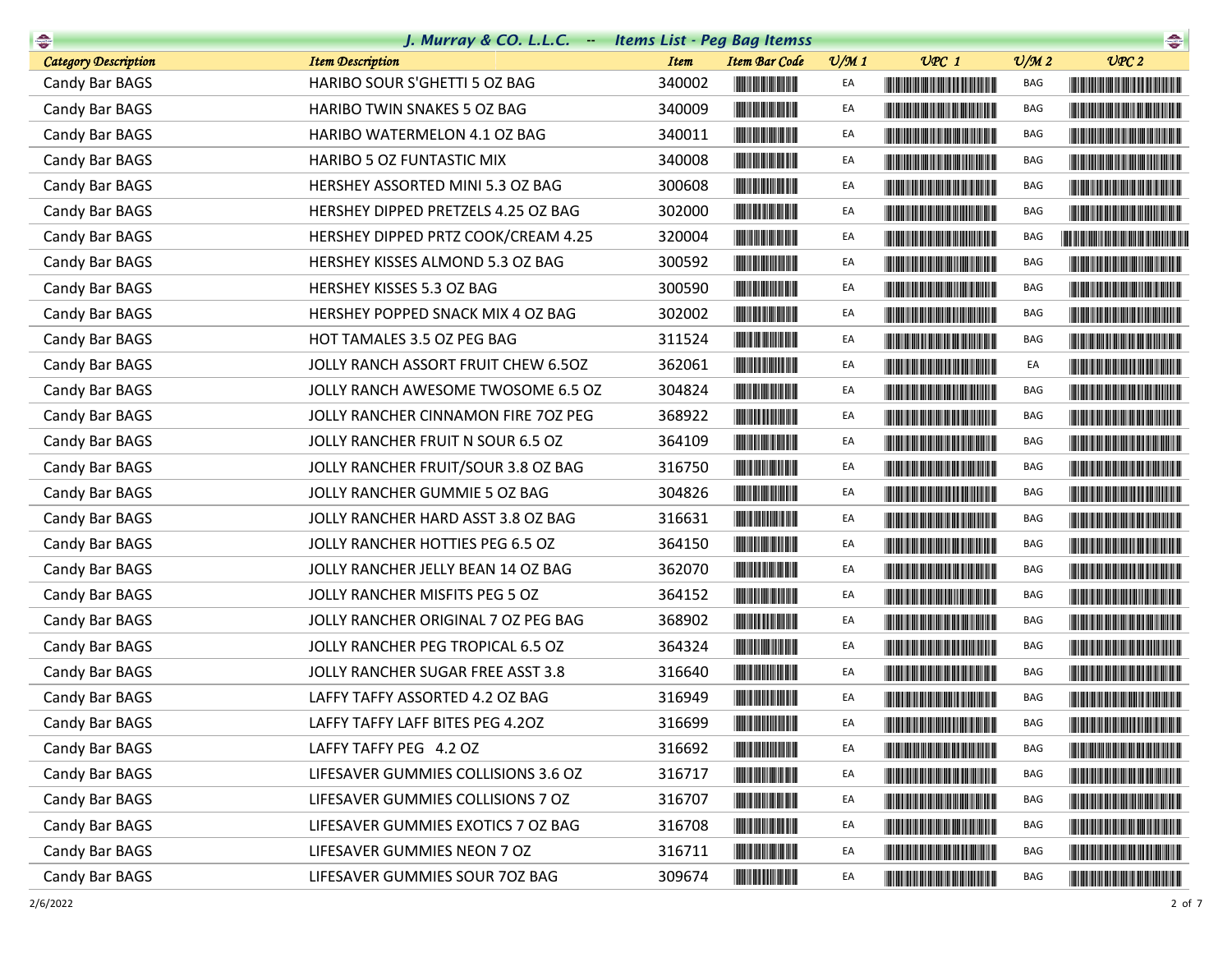| $\begin{picture}(20,10) \put(0,0){\line(1,0){10}} \put(10,0){\line(1,0){10}} \put(10,0){\line(1,0){10}} \put(10,0){\line(1,0){10}} \put(10,0){\line(1,0){10}} \put(10,0){\line(1,0){10}} \put(10,0){\line(1,0){10}} \put(10,0){\line(1,0){10}} \put(10,0){\line(1,0){10}} \put(10,0){\line(1,0){10}} \put(10,0){\line(1,0){10}} \put(10,0){\line(1$ | J. Murray & CO. L.L.C. Items List - Peg Bag Itemss |             |                                                                                                                         |                 |                                                                                                                                                                                                                                      |                             | $\begin{picture}(20,20) \put(0,0){\line(1,0){10}} \put(15,0){\line(1,0){10}} \put(15,0){\line(1,0){10}} \put(15,0){\line(1,0){10}} \put(15,0){\line(1,0){10}} \put(15,0){\line(1,0){10}} \put(15,0){\line(1,0){10}} \put(15,0){\line(1,0){10}} \put(15,0){\line(1,0){10}} \put(15,0){\line(1,0){10}} \put(15,0){\line(1,0){10}} \put(15,0){\line(1$ |
|-----------------------------------------------------------------------------------------------------------------------------------------------------------------------------------------------------------------------------------------------------------------------------------------------------------------------------------------------------|----------------------------------------------------|-------------|-------------------------------------------------------------------------------------------------------------------------|-----------------|--------------------------------------------------------------------------------------------------------------------------------------------------------------------------------------------------------------------------------------|-----------------------------|-----------------------------------------------------------------------------------------------------------------------------------------------------------------------------------------------------------------------------------------------------------------------------------------------------------------------------------------------------|
| <b>Category Description</b>                                                                                                                                                                                                                                                                                                                         | <b>Item Description</b>                            | <b>Item</b> | <b>Item Bar Code</b>                                                                                                    | $\frac{v}{M}$ 1 | $UPC$ 1                                                                                                                                                                                                                              | $\mathcal{O}/\mathcal{M}$ 2 | UPC2                                                                                                                                                                                                                                                                                                                                                |
| Candy Bar BAGS                                                                                                                                                                                                                                                                                                                                      | LIFESAVER GUMMIES WILDBERRY 70Z BAG                | 308148      |                                                                                                                         | EA              | <b>The Community of the Community</b>                                                                                                                                                                                                | BAG                         |                                                                                                                                                                                                                                                                                                                                                     |
| Candy Bar BAGS                                                                                                                                                                                                                                                                                                                                      | LIFESAVER GUMMIES 5 FLAVOR 7 OZ BAG                | 310813      | <b>The Community</b>                                                                                                    | EA              |                                                                                                                                                                                                                                      | BAG                         |                                                                                                                                                                                                                                                                                                                                                     |
| Candy Bar BAGS                                                                                                                                                                                                                                                                                                                                      | LIFESAVER ORANGE MINT 6.5 OZ BAG                   | 312802      |                                                                                                                         | BAG             |                                                                                                                                                                                                                                      | BAG                         |                                                                                                                                                                                                                                                                                                                                                     |
| Candy Bar BAGS                                                                                                                                                                                                                                                                                                                                      | LIFESAVER PEPPERMINT BAG 6.25 OZ BG                | 370403      | <b>The Community of the Community</b>                                                                                   | EA              | <u> Timba ka matsayin ka matsayin ka matsayin ka matsayin ka matsayin ka matsayin ka matsayin ka matsayin ka matsayin ka matsayin ka matsayin ka matsayin ka matsayin ka matsayin ka matsayin ka matsayin ka matsayin ka matsayi</u> | BAG                         | <u> Harry Harry Harry Harry Harry Harry Harry Harry Harry Harry Harry Harry Harry Harry Harry Harry Harry Harry Harry Harry Harry Harry Harry Harry Harry Harry Harry Harry Harry Harry Harry Harry Harry Harry Harry Harry Harr</u>                                                                                                                |
| Candy Bar BAGS                                                                                                                                                                                                                                                                                                                                      | LIFESAVER SUGAR FREE WINTEGREEN 2.7                | 370390      |                                                                                                                         | EA              | <u> Harry Harry Harry Harry Harry Harry Harry Harry Harry Harry Harry Harry Harry Harry Harry Harry Harry Harry Harry Harry Harry Harry Harry Harry Harry Harry Harry Harry Harry Harry Harry Harry Harry Harry Harry Harry Harr</u> | BAG                         |                                                                                                                                                                                                                                                                                                                                                     |
| Candy Bar BAGS                                                                                                                                                                                                                                                                                                                                      | LIFESAVER WINTERGREEN 6.25 OZ BAG                  | 370411      |                                                                                                                         | EA              | <u> Harry Harry Harry Harry Harry Harry Harry Harry Harry Harry Harry Harry Harry Harry Harry Harry Harry Harry H</u>                                                                                                                | BAG                         |                                                                                                                                                                                                                                                                                                                                                     |
| Candy Bar BAGS                                                                                                                                                                                                                                                                                                                                      | LIFESAVER 5 FLAVOR 6.25 OZ BAG                     | 370387      |                                                                                                                         | EA              |                                                                                                                                                                                                                                      | BAG                         |                                                                                                                                                                                                                                                                                                                                                     |
| Candy Bar BAGS                                                                                                                                                                                                                                                                                                                                      | LIFESAVERS BAG BERRY MINT 12/6.50Z                 | 370439      |                                                                                                                         | EA              |                                                                                                                                                                                                                                      | BAG                         |                                                                                                                                                                                                                                                                                                                                                     |
| Candy Bar BAGS                                                                                                                                                                                                                                                                                                                                      | M M MILK CHOCOLATE POUCH 5.3 OZ                    | 367159      |                                                                                                                         | EA              | <u> Harry Harry Harry Harry Harry Harry Harry Harry Harry Harry Harry Harry Harry Harry Harry Harry Harry Harry Harry Harry Harry Harry Harry Harry Harry Harry Harry Harry Harry Harry Harry Harry Harry Harry Harry Harry Harr</u> | BAG                         | <b>The Community of the Community</b>                                                                                                                                                                                                                                                                                                               |
| Candy Bar BAGS                                                                                                                                                                                                                                                                                                                                      | M M MILK CHOCOLATE POUCH 5.5 OZ                    | 367141      |                                                                                                                         | EA              | <b>The Committee of the Committee of the Committee</b>                                                                                                                                                                               | BAG                         |                                                                                                                                                                                                                                                                                                                                                     |
| Candy Bar BAGS                                                                                                                                                                                                                                                                                                                                      | M M PEANUT BUTTER POUCH 5 OZ                       | 367140      |                                                                                                                         | EA              |                                                                                                                                                                                                                                      | <b>BAG</b>                  |                                                                                                                                                                                                                                                                                                                                                     |
| Candy Bar BAGS                                                                                                                                                                                                                                                                                                                                      | M M PEANUT BUTTER POUCH 5.1 OZ                     | 367146      |                                                                                                                         | EA              |                                                                                                                                                                                                                                      | BAG                         |                                                                                                                                                                                                                                                                                                                                                     |
| Candy Bar BAGS                                                                                                                                                                                                                                                                                                                                      | M M PEANUT ENGLISH TOFF POUCH 9.6OZ                | 367144      |                                                                                                                         | EA              |                                                                                                                                                                                                                                      | BAG                         |                                                                                                                                                                                                                                                                                                                                                     |
| Candy Bar BAGS                                                                                                                                                                                                                                                                                                                                      | M M PEANUT 5.3 OZ PEG BAG                          | 367149      |                                                                                                                         | EA              | <b>CONTRACTOR</b>                                                                                                                                                                                                                    | BAG                         |                                                                                                                                                                                                                                                                                                                                                     |
| Candy Bar BAGS                                                                                                                                                                                                                                                                                                                                      | M M PEANUT 5.5 OZ PEG BAG                          | 367139      |                                                                                                                         | EA              |                                                                                                                                                                                                                                      | BAG                         |                                                                                                                                                                                                                                                                                                                                                     |
| Candy Bar BAGS                                                                                                                                                                                                                                                                                                                                      | MARS MIXED MINI'S PEG BAG 4.220Z                   | 363669      |                                                                                                                         | EA              |                                                                                                                                                                                                                                      | BAG                         |                                                                                                                                                                                                                                                                                                                                                     |
| Candy Bar BAGS                                                                                                                                                                                                                                                                                                                                      | MIKE&IKE (PEG) ORIG 3.5 OZ BAG                     | 311519      | <b>The Common Service Common</b>                                                                                        | EA              | <b>CONTRACTOR</b>                                                                                                                                                                                                                    | BAG                         |                                                                                                                                                                                                                                                                                                                                                     |
| Candy Bar BAGS                                                                                                                                                                                                                                                                                                                                      | MILK DUDS 5 OZ PEG BAG                             | 321198      | <u> Liberal Maria San Ba</u>                                                                                            | EA              |                                                                                                                                                                                                                                      | <b>BOX</b>                  | <b>The Community of the Community</b>                                                                                                                                                                                                                                                                                                               |
| Candy Bar BAGS                                                                                                                                                                                                                                                                                                                                      | NERDS CHEWY SOUR PEG BAG 6OZ                       | 303215      |                                                                                                                         | EA              | <b>The Common Section</b>                                                                                                                                                                                                            | BAG                         |                                                                                                                                                                                                                                                                                                                                                     |
| Candy Bar BAGS                                                                                                                                                                                                                                                                                                                                      | NERDS GUMMY CLUSTERS 50Z BAG                       | 303152      |                                                                                                                         | EA              | <u> The Communication of the Communication of</u>                                                                                                                                                                                    | BAG                         |                                                                                                                                                                                                                                                                                                                                                     |
| Candy Bar BAGS                                                                                                                                                                                                                                                                                                                                      | RED VINES 5 OZ BOX                                 | 301945      | <u> Hill Miller van de Bronne van de Bronne van de Bronne van de Bronne van de Bronne van de Bronne van de Bronne v</u> | EA              |                                                                                                                                                                                                                                      | <b>BOX</b>                  |                                                                                                                                                                                                                                                                                                                                                     |
| Candy Bar BAGS                                                                                                                                                                                                                                                                                                                                      | RED VINES 5.5 OZ BAG                               | 301949      |                                                                                                                         | EA              | <u> The Community of the Community of the Community of the Community of the Community of the Community of the Community of the Community of the Community of the Community of the Community of the Community of the Community of</u> | BAG                         | <u> The Community of the Community of the Community of the Community of the Community of the Community of the Co</u>                                                                                                                                                                                                                                |
| Candy Bar BAGS                                                                                                                                                                                                                                                                                                                                      | REESE CUP MINIATURE 5.3 OZ PEG EACH                | 313536      |                                                                                                                         | EA              | <b>The Committee of the Committee of the Committee</b>                                                                                                                                                                               | BAG                         |                                                                                                                                                                                                                                                                                                                                                     |
| Candy Bar BAGS                                                                                                                                                                                                                                                                                                                                      | REESE PIECES 6 OZ BAG                              | 310417      |                                                                                                                         | EA              |                                                                                                                                                                                                                                      | BAG                         |                                                                                                                                                                                                                                                                                                                                                     |
| Candy Bar BAGS                                                                                                                                                                                                                                                                                                                                      | REESE POPPED SNACK MIX 4 OZ BAG                    | 302004      |                                                                                                                         | EA              | <b>The Community of the Community</b>                                                                                                                                                                                                | BAG                         |                                                                                                                                                                                                                                                                                                                                                     |
| Candy Bar BAGS                                                                                                                                                                                                                                                                                                                                      | REESES DIPPED PRETZELS 4.25 OZ BAG                 | 301999      | <b>THE REAL PROPERTY</b>                                                                                                | EA              |                                                                                                                                                                                                                                      | BAG                         |                                                                                                                                                                                                                                                                                                                                                     |
| Candy Bar BAGS                                                                                                                                                                                                                                                                                                                                      | REESES CUPS THINS 3.1 OZ BG 8 CT BX                | 310419      |                                                                                                                         | EA              | <u> The Community of the Community of the Community of the Community of the Community of the Community of the Community of the Community of the Community of the Community of the Community of the Community of the Community of</u> | BOX                         | <b>The Committee of the Committee of the Committee of the Committee of the Committee</b>                                                                                                                                                                                                                                                            |
| Candy Bar BAGS                                                                                                                                                                                                                                                                                                                                      | REESES DIPPED PRETZELS DARK CHOC                   | 301198      |                                                                                                                         | EA              |                                                                                                                                                                                                                                      | BAG                         |                                                                                                                                                                                                                                                                                                                                                     |
| Candy Bar BAGS                                                                                                                                                                                                                                                                                                                                      | RICE KRISPIES POPPERS CHOCLTY 6CT                  | 370590      | <b>The Community of Science</b>                                                                                         | EA              | <u> Harry Harry Harry Harry Harry Harry Harry Harry Harry Harry Harry Harry Harry Harry Harry Harry Harry Harry H</u>                                                                                                                | <b>BOX</b>                  | <u> Liberal Maria de la contrada de la con</u>                                                                                                                                                                                                                                                                                                      |
| Candy Bar BAGS                                                                                                                                                                                                                                                                                                                                      | SKITTLES BERRY/TROP MASH UP 7.2 OZ                 | 308619      |                                                                                                                         | EA              | <b>The Committee of the Committee of the Committee</b>                                                                                                                                                                               | BAG                         |                                                                                                                                                                                                                                                                                                                                                     |
| Candy Bar BAGS                                                                                                                                                                                                                                                                                                                                      | SKITTLES ORIGINAL FRUIT 7.2 OZ BAG                 | 333492      |                                                                                                                         | EA              | <b>The Committee of the Committee of the Committee</b>                                                                                                                                                                               | BAG                         | <u> Harry Harry Harry Harry Harry Harry Harry Harry Harry Harry Harry Harry Harry Harry Harry Harry Harry Harry H</u>                                                                                                                                                                                                                               |
| Candy Bar BAGS                                                                                                                                                                                                                                                                                                                                      | SKITTLES PEG GUMMIES ORIG. 5.80Z                   | 301933      | <u> Herbert Herbert in der Entschaft</u>                                                                                | EA              |                                                                                                                                                                                                                                      | BAG                         |                                                                                                                                                                                                                                                                                                                                                     |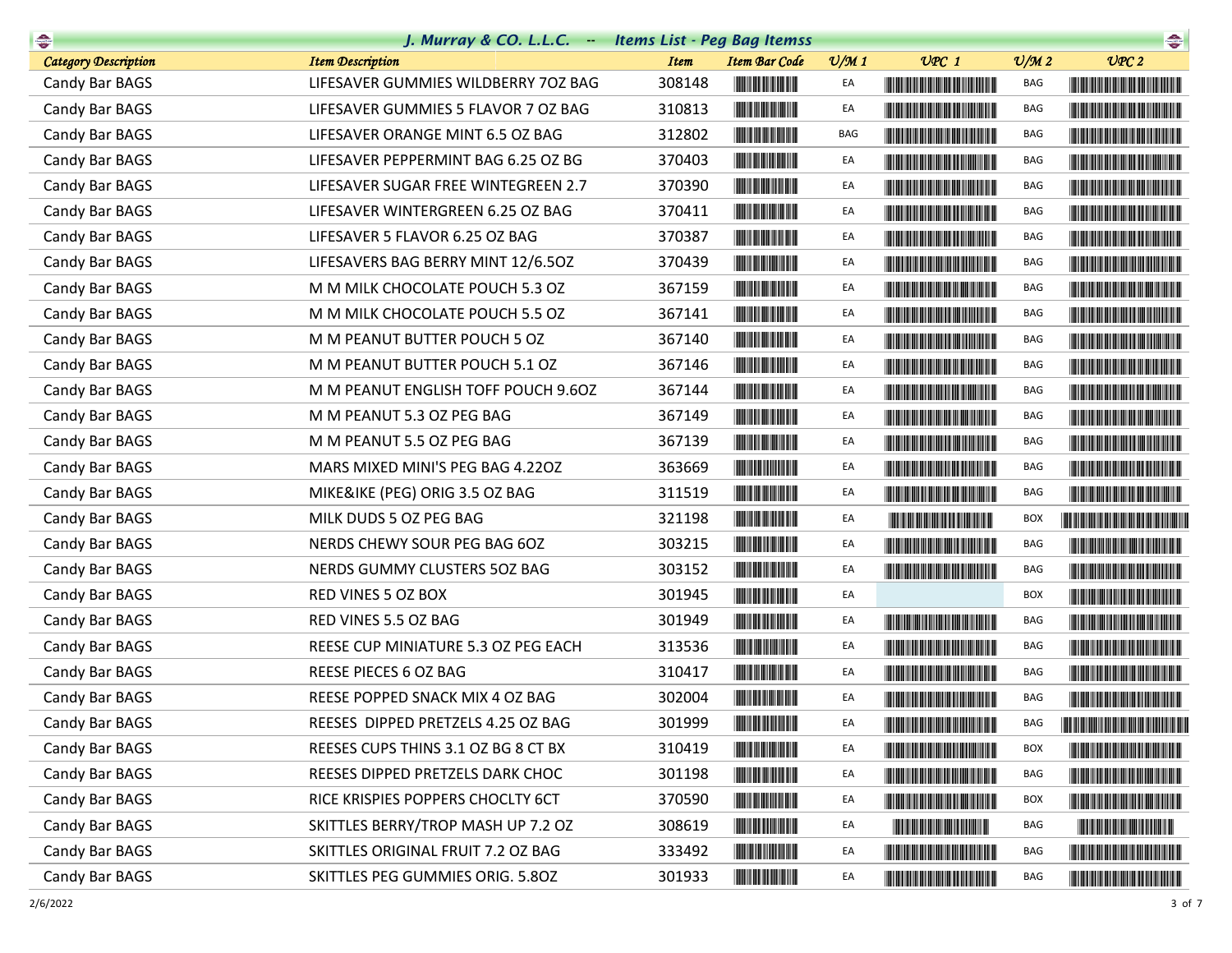| $\begin{picture}(20,10) \put(0,0){\line(1,0){10}} \put(10,0){\line(1,0){10}} \put(10,0){\line(1,0){10}} \put(10,0){\line(1,0){10}} \put(10,0){\line(1,0){10}} \put(10,0){\line(1,0){10}} \put(10,0){\line(1,0){10}} \put(10,0){\line(1,0){10}} \put(10,0){\line(1,0){10}} \put(10,0){\line(1,0){10}} \put(10,0){\line(1,0){10}} \put(10,0){\line(1$ | J. Murray & CO. L.L.C. Items List - Peg Bag Itemss |             |                                                                                                                       |               |                                                                                                                                                                                                                                      |                 |                                                                                                                                                                                                                                      |
|-----------------------------------------------------------------------------------------------------------------------------------------------------------------------------------------------------------------------------------------------------------------------------------------------------------------------------------------------------|----------------------------------------------------|-------------|-----------------------------------------------------------------------------------------------------------------------|---------------|--------------------------------------------------------------------------------------------------------------------------------------------------------------------------------------------------------------------------------------|-----------------|--------------------------------------------------------------------------------------------------------------------------------------------------------------------------------------------------------------------------------------|
| <b>Category Description</b>                                                                                                                                                                                                                                                                                                                         | <b>Item Description</b>                            | <b>Item</b> | <b>Item Bar Code</b>                                                                                                  | $\frac{1}{2}$ | $UPC$ 1                                                                                                                                                                                                                              | $\frac{v}{M}$ 2 | UPC2                                                                                                                                                                                                                                 |
| Candy Bar BAGS                                                                                                                                                                                                                                                                                                                                      | SKITTLES PEG GUMMIES WILDBERRY 5.8                 | 301935      |                                                                                                                       | EA            | <b>The Common Section 1989</b>                                                                                                                                                                                                       | BAG             | <b>The Community of the Community</b>                                                                                                                                                                                                |
| Candy Bar BAGS                                                                                                                                                                                                                                                                                                                                      | SKITTLES SOURS 5.7 OZ BAG                          | 313056      |                                                                                                                       | EA            | <u> Liberal Maria Maria Maria Maria Maria Maria Maria Maria Maria Maria Maria Maria Maria Maria Maria Maria Maria </u>                                                                                                               | BAG             |                                                                                                                                                                                                                                      |
| Candy Bar BAGS                                                                                                                                                                                                                                                                                                                                      | SMARTIE DOUBLE LOLLI 90Z BAG                       | 309431      |                                                                                                                       | EA            |                                                                                                                                                                                                                                      | BAG             |                                                                                                                                                                                                                                      |
| Candy Bar BAGS                                                                                                                                                                                                                                                                                                                                      | SMARTIE POUCHES 35CT BAG 3.25OZ                    | 309142      |                                                                                                                       | EA            | <u> Harry Harry Harry Harry Harry Harry Harry Harry Harry Harry Harry Harry Harry Harry Harry Harry Harry Harry Harry Harry Harry Harry Harry Harry Harry Harry Harry Harry Harry Harry Harry Harry Harry Harry Harry Harry Harr</u> | BAG             |                                                                                                                                                                                                                                      |
| Candy Bar BAGS                                                                                                                                                                                                                                                                                                                                      | SMARTIE ROLLS EXTREME SOUR 5 OZ BAG                | 309483      |                                                                                                                       | EA            | <b>The Common Section</b>                                                                                                                                                                                                            | BAG             |                                                                                                                                                                                                                                      |
| Candy Bar BAGS                                                                                                                                                                                                                                                                                                                                      | SMARTIE ROLLS MINIS 5 OZ BAG                       | 304052      | <u> Indian American Indian Indian Indian Indian Indian Indian Indian Indian Indian Indian Indian Indian Indian In</u> | EA            |                                                                                                                                                                                                                                      | BAG             |                                                                                                                                                                                                                                      |
| Candy Bar BAGS                                                                                                                                                                                                                                                                                                                                      | SMARTIE ROLLS MONEY 5 OZ BAG                       | 304008      |                                                                                                                       | EA            |                                                                                                                                                                                                                                      | BAG             |                                                                                                                                                                                                                                      |
| Candy Bar BAGS                                                                                                                                                                                                                                                                                                                                      | SMARTIE ROLLS TROPICAL 5 OZ BAG                    | 309025      |                                                                                                                       | EA            |                                                                                                                                                                                                                                      | BAG             |                                                                                                                                                                                                                                      |
| Candy Bar BAGS                                                                                                                                                                                                                                                                                                                                      | SMARTIE ROLLS 16 OZ BAG                            | 304827      |                                                                                                                       | EA            |                                                                                                                                                                                                                                      | BAG             |                                                                                                                                                                                                                                      |
| Candy Bar BAGS                                                                                                                                                                                                                                                                                                                                      | SMARTIE ROLLS 5 OZ BAG                             | 309047      | <b>The Common Service</b>                                                                                             | EA            |                                                                                                                                                                                                                                      | BAG             |                                                                                                                                                                                                                                      |
| Candy Bar BAGS                                                                                                                                                                                                                                                                                                                                      | SMARTIE SQUASHIES 5 OZ BAG                         | 304149      |                                                                                                                       | EA            |                                                                                                                                                                                                                                      | BAG             |                                                                                                                                                                                                                                      |
| Candy Bar BAGS                                                                                                                                                                                                                                                                                                                                      | SNICKERS MINIATURES 4.4 OZ BAG                     | 367110      | <b>The Common Service</b>                                                                                             | EA            | <b>The Community of the Community</b>                                                                                                                                                                                                | BAG             |                                                                                                                                                                                                                                      |
| Candy Bar BAGS                                                                                                                                                                                                                                                                                                                                      | SOUR PATCH EXTREME 4 OZ BAG                        | 312652      | <b>The Committee of the Committee of the Committee</b>                                                                | EA            |                                                                                                                                                                                                                                      | BAG             |                                                                                                                                                                                                                                      |
| Candy Bar BAGS                                                                                                                                                                                                                                                                                                                                      | SOUR PATCH KIDS BIG HEADS 5 OZ BAG                 | 313747      | <u> III de amb a bhliain 19</u>                                                                                       | EA            | <u> The Communication of the Communication of the Communication of the Communication of the Communication of the Co</u>                                                                                                              | BAG             | <u> Harry Harry Harry Harry Harry Harry Harry Harry Harry Harry Harry Harry Harry Harry Harry Harry Harry Harry Harry Harry Harry Harry Harry Harry Harry Harry Harry Harry Harry Harry Harry Harry Harry Harry Harry Harry Harr</u> |
| Candy Bar BAGS                                                                                                                                                                                                                                                                                                                                      | SOUR PATCH KIDS BLUE RASPB 5 OZ BAG                | 302893      |                                                                                                                       | EA            |                                                                                                                                                                                                                                      | BAG             |                                                                                                                                                                                                                                      |
| Candy Bar BAGS                                                                                                                                                                                                                                                                                                                                      | SOUR PATCH KIDS CRUSH 5 OZ BAG                     | 302388      |                                                                                                                       | EA            |                                                                                                                                                                                                                                      | BAG             |                                                                                                                                                                                                                                      |
| Candy Bar BAGS                                                                                                                                                                                                                                                                                                                                      | SOUR PATCH KIDS TROPICAL 5 OZ BAG                  | 305041      |                                                                                                                       | EA            |                                                                                                                                                                                                                                      | BAG             |                                                                                                                                                                                                                                      |
| Candy Bar BAGS                                                                                                                                                                                                                                                                                                                                      | SOUR PATCH KIDS 5 OZ BAG                           | 302836      |                                                                                                                       | EA            |                                                                                                                                                                                                                                      | BAG             |                                                                                                                                                                                                                                      |
| Candy Bar BAGS                                                                                                                                                                                                                                                                                                                                      | SOUR PATCH KIDS 8 OZ BAG                           | 302839      |                                                                                                                       | EA            |                                                                                                                                                                                                                                      | BAG             |                                                                                                                                                                                                                                      |
| Candy Bar BAGS                                                                                                                                                                                                                                                                                                                                      | SOUR PATCH WATERMELON 5 OZ BAG                     | 305045      |                                                                                                                       | EA            |                                                                                                                                                                                                                                      | BAG             |                                                                                                                                                                                                                                      |
| Candy Bar BAGS                                                                                                                                                                                                                                                                                                                                      | SOUR PATCH XPLODERZ 6.5 OZ BAG                     | 302835      | <u> Indian American Indian Indian Indian Indian Indian Indian Indian Indian Indian Indian Indian Indian Indian In</u> | EA            |                                                                                                                                                                                                                                      | BAG             |                                                                                                                                                                                                                                      |
| Candy Bar BAGS                                                                                                                                                                                                                                                                                                                                      | SOUR PUNCH TROPICAL BITES 5 OZ BAG                 | 315575      |                                                                                                                       | EA            |                                                                                                                                                                                                                                      | BAG             |                                                                                                                                                                                                                                      |
| Candy Bar BAGS                                                                                                                                                                                                                                                                                                                                      | SPREE CHEWY PEG BAG 7 OZ                           | 301214      |                                                                                                                       | EA            |                                                                                                                                                                                                                                      | BAG             |                                                                                                                                                                                                                                      |
| Candy Bar BAGS                                                                                                                                                                                                                                                                                                                                      | STARBURST GUMMIES DUOS 5.8 OZ BAG                  | 311504      |                                                                                                                       | EA            |                                                                                                                                                                                                                                      | BAG             |                                                                                                                                                                                                                                      |
| Candy Bar BAGS                                                                                                                                                                                                                                                                                                                                      | STARBURST GUMMIES ORIG 3.2 OZ BAG                  | 311501      |                                                                                                                       | EA            |                                                                                                                                                                                                                                      | BAG             |                                                                                                                                                                                                                                      |
| Candy Bar BAGS                                                                                                                                                                                                                                                                                                                                      | STARBURST GUMMIES ORIG 5.8 OZ BAG                  | 311500      | <b>THE REAL PROPERTY</b>                                                                                              | EA            |                                                                                                                                                                                                                                      | BAG             |                                                                                                                                                                                                                                      |
| Candy Bar BAGS                                                                                                                                                                                                                                                                                                                                      | STARBURST GUMMIES SOUR 5.8 OZ BAG                  | 311224      |                                                                                                                       | EA            | <u> Liberal Maria Maria Maria Maria Maria Maria Maria Maria Maria Maria Maria Maria Maria Maria Maria Maria Maria </u>                                                                                                               | BAG             | <u> Harry Harry Harry Harry Harry Harry Harry Harry Harry Harry Harry Harry Harry Harry Harry Harry Harry Harry Harry Harry Harry Harry Harry Harry Harry Harry Harry Harry Harry Harry Harry Harry Harry Harry Harry Harry Harr</u> |
| Candy Bar BAGS                                                                                                                                                                                                                                                                                                                                      | STARBURST GUMMIES SOURBERY 5.80ZBAG                | 311507      |                                                                                                                       | EA            |                                                                                                                                                                                                                                      | BAG             |                                                                                                                                                                                                                                      |
| Candy Bar BAGS                                                                                                                                                                                                                                                                                                                                      | STARBURST ORIGINAL FRUIT 7.2 OZ BAG                | 311498      |                                                                                                                       | EA            | <b>The Community of the Community</b>                                                                                                                                                                                                | BAG             |                                                                                                                                                                                                                                      |
| Candy Bar BAGS                                                                                                                                                                                                                                                                                                                                      | SWEDISH FISH BIG TAILS 5 OZ BAG                    | 313744      |                                                                                                                       | EA            | <u> Timba ka matsayin ka matsayin ka matsayin ka matsayin ka matsayin ka matsayin ka matsayin ka matsayin ka matsayin ka matsayin ka matsayin ka matsayin ka matsayin ka matsayin ka matsayin ka matsayin ka matsayin ka matsayi</u> | BAG             |                                                                                                                                                                                                                                      |
| Candy Bar BAGS                                                                                                                                                                                                                                                                                                                                      | SWEDISH FISH MINI TROPICAL 5 OZ BAG                | 315573      |                                                                                                                       | EA            |                                                                                                                                                                                                                                      | BAG             |                                                                                                                                                                                                                                      |
| Candy Bar BAGS                                                                                                                                                                                                                                                                                                                                      | SWEDISH FISH RED 5 OZ BAG                          | 313742      |                                                                                                                       | EA            | <u> Liberal Maria Maria San Barat III a Shekara ta 1989 kuni a shekara ta 1989 kuni a shekara ta 1989 kuni a shekara ta 1989 kuni a shekara ta 1989 kuni a shekara ta 1989 kuni a shekara ta 1989 kuni a shekara ta 1989 kuni a </u> | BAG             |                                                                                                                                                                                                                                      |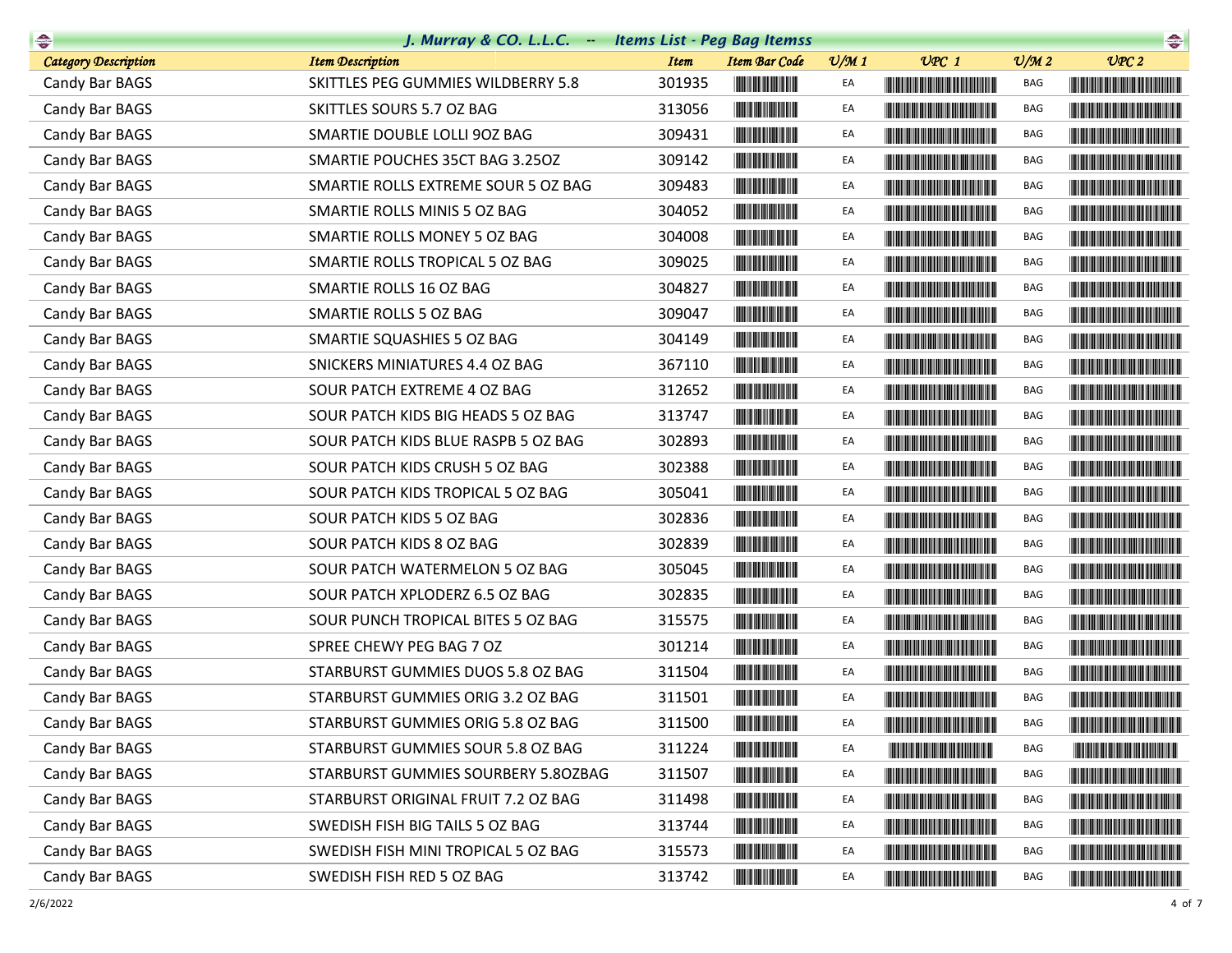| $\begin{picture}(20,10) \put(0,0){\line(1,0){10}} \put(10,0){\line(1,0){10}} \put(10,0){\line(1,0){10}} \put(10,0){\line(1,0){10}} \put(10,0){\line(1,0){10}} \put(10,0){\line(1,0){10}} \put(10,0){\line(1,0){10}} \put(10,0){\line(1,0){10}} \put(10,0){\line(1,0){10}} \put(10,0){\line(1,0){10}} \put(10,0){\line(1,0){10}} \put(10,0){\line(1$ | J. Murray & CO. L.L.C. Items List - Peg Bag Itemss |             |                                                                                                                        |                 |                                                                                                                        |                             | $\begin{picture}(20,10) \put(0,0){\line(1,0){10}} \put(0,0){\line(1,0){10}} \put(0,0){\line(1,0){10}} \put(0,0){\line(1,0){10}} \put(0,0){\line(1,0){10}} \put(0,0){\line(1,0){10}} \put(0,0){\line(1,0){10}} \put(0,0){\line(1,0){10}} \put(0,0){\line(1,0){10}} \put(0,0){\line(1,0){10}} \put(0,0){\line(1,0){10}} \put(0,0){\line(1,0){10}} \put(0,$ |
|-----------------------------------------------------------------------------------------------------------------------------------------------------------------------------------------------------------------------------------------------------------------------------------------------------------------------------------------------------|----------------------------------------------------|-------------|------------------------------------------------------------------------------------------------------------------------|-----------------|------------------------------------------------------------------------------------------------------------------------|-----------------------------|----------------------------------------------------------------------------------------------------------------------------------------------------------------------------------------------------------------------------------------------------------------------------------------------------------------------------------------------------------|
| <b>Category Description</b>                                                                                                                                                                                                                                                                                                                         | <b>Item Description</b>                            | <b>Item</b> | <b>Item Bar Code</b>                                                                                                   | $\frac{v}{M}$ 1 | $UPC$ 1                                                                                                                | $\mathcal{O}/\mathcal{M}$ 2 | UPC2                                                                                                                                                                                                                                                                                                                                                     |
| Candy Bar BAGS                                                                                                                                                                                                                                                                                                                                      | TROLLI APPLE O S BAG 4.250Z                        | 301622      |                                                                                                                        | EA              |                                                                                                                        | BAG                         |                                                                                                                                                                                                                                                                                                                                                          |
| Candy Bar BAGS                                                                                                                                                                                                                                                                                                                                      | TROLLI BIG BOLD BEARS 5 OZ BAG                     | 315859      |                                                                                                                        | EA              |                                                                                                                        | BAG                         |                                                                                                                                                                                                                                                                                                                                                          |
| Candy Bar BAGS                                                                                                                                                                                                                                                                                                                                      | TROLLI EVIL TWIN 4.25 OZ BAG                       | 315051      |                                                                                                                        | EA              |                                                                                                                        | BAG                         |                                                                                                                                                                                                                                                                                                                                                          |
| Candy Bar BAGS                                                                                                                                                                                                                                                                                                                                      | TROLLI EXTREME SOUR BITES 4 OZ BAG                 | 301665      |                                                                                                                        | EA              | <u> Liberal Maria Maria Maria Maria Maria Maria Maria Maria Maria Maria Maria Maria Maria Maria Maria Maria Maria </u> | BAG                         |                                                                                                                                                                                                                                                                                                                                                          |
| Candy Bar BAGS                                                                                                                                                                                                                                                                                                                                      | TROLLI GUMMI BRITE SOUR OCTP 4.250Z                | 301697      |                                                                                                                        | EA              |                                                                                                                        | BAG                         |                                                                                                                                                                                                                                                                                                                                                          |
| Candy Bar BAGS                                                                                                                                                                                                                                                                                                                                      | TROLLI GUMMI CLASSIC BEAR 5 OZ BAG                 | 301648      | <u> Indian Andrew Maria I</u>                                                                                          | EA              |                                                                                                                        | BAG                         |                                                                                                                                                                                                                                                                                                                                                          |
| Candy Bar BAGS                                                                                                                                                                                                                                                                                                                                      | TROLLI GUMMI SOUR BRITE CRAWLR 50Z                 | 301655      |                                                                                                                        | EA              |                                                                                                                        | BAG                         |                                                                                                                                                                                                                                                                                                                                                          |
| Candy Bar BAGS                                                                                                                                                                                                                                                                                                                                      | TROLLI GUMMI SQUIGGLES WORM 5 OZ                   | 301739      | <u> Indian Andrew Maria II</u>                                                                                         | EA              |                                                                                                                        | BAG                         |                                                                                                                                                                                                                                                                                                                                                          |
| Candy Bar BAGS                                                                                                                                                                                                                                                                                                                                      | TROLLI PEACH O'S 4.25 OZ BAG                       | 301705      |                                                                                                                        | EA              |                                                                                                                        | BAG                         | <u> Harris Harris Harris Harris Harris Harris Harris Harris Harris Harris Harris Harris Harris Harris Harris Harris Harris Harris Harris Harris Harris Harris Harris Harris Harris Harris Harris Harris Harris Harris Harris Har</u>                                                                                                                     |
| Candy Bar BAGS                                                                                                                                                                                                                                                                                                                                      | TROLLI SOUR BRITE ALLSTAR MIX 4.25                 | 301709      | <b>The Community</b>                                                                                                   | EA              |                                                                                                                        | BAG                         |                                                                                                                                                                                                                                                                                                                                                          |
| Candy Bar BAGS                                                                                                                                                                                                                                                                                                                                      | TROLLI SOUR BRITE BEARS 4.7 OZ BAG                 | 315900      |                                                                                                                        | EA              | <b>CONTRACTOR</b>                                                                                                      | BAG                         |                                                                                                                                                                                                                                                                                                                                                          |
| Candy Bar BAGS                                                                                                                                                                                                                                                                                                                                      | TROLLI SOUR BRITE BITES BL/RASP 4OZ                | 301670      | <u> Indian Andrew Maria II</u>                                                                                         | EA              |                                                                                                                        | BAG                         |                                                                                                                                                                                                                                                                                                                                                          |
| Candy Bar BAGS                                                                                                                                                                                                                                                                                                                                      | TROLLI SOUR BRITE BLAST 4.25 OZ BAG                | 301707      | <u> Herbert Herbert in der Entschaft</u>                                                                               | EA              |                                                                                                                        | BAG                         |                                                                                                                                                                                                                                                                                                                                                          |
| Candy Bar BAGS                                                                                                                                                                                                                                                                                                                                      | TROLLI SOUR BRITE CATS BATS RATS40Z                | 301672      |                                                                                                                        | EA              |                                                                                                                        | BAG                         |                                                                                                                                                                                                                                                                                                                                                          |
| Candy Bar BAGS                                                                                                                                                                                                                                                                                                                                      | TROLLI SOUR BRITE CRAWL TROPICAL BG                | 315895      |                                                                                                                        | EA              |                                                                                                                        | BAG                         |                                                                                                                                                                                                                                                                                                                                                          |
| Candy Bar BAGS                                                                                                                                                                                                                                                                                                                                      | TROLLI SOUR BRITE CRAWL WATERMELON                 | 315989      |                                                                                                                        | EA              |                                                                                                                        | BAG                         |                                                                                                                                                                                                                                                                                                                                                          |
| Candy Bar BAGS                                                                                                                                                                                                                                                                                                                                      | TROLLI SOUR BRITE LLAMAS PEG BAG                   | 301719      | <u> Herbert Herbert in der Erste der Erste der Erste der Erste der Erste der Erste der Erste der Erste der Erste </u>  | EA              |                                                                                                                        | BAG                         |                                                                                                                                                                                                                                                                                                                                                          |
| Candy Bar BAGS                                                                                                                                                                                                                                                                                                                                      | TROLLI SOUR BRITE MYSTERY 50Z BAG                  | 301789      |                                                                                                                        | EA              |                                                                                                                        | BAG                         |                                                                                                                                                                                                                                                                                                                                                          |
| Candy Bar BAGS                                                                                                                                                                                                                                                                                                                                      | TROLLI SOUR BRITE SLOTHS 4.50Z PEG                 | 315885      |                                                                                                                        | EA              |                                                                                                                        | BAG                         |                                                                                                                                                                                                                                                                                                                                                          |
| Candy Bar BAGS                                                                                                                                                                                                                                                                                                                                      | TROLLI SOUR BRITE TWISTED 40Z BAG                  | 315888      |                                                                                                                        | EA              |                                                                                                                        | BAG                         |                                                                                                                                                                                                                                                                                                                                                          |
| Candy Bar BAGS                                                                                                                                                                                                                                                                                                                                      | TROLLI SOUR BURSTING CRAWLERS4.25OZ                | 301712      | <u> Herbert Herbert in der Entschaft</u>                                                                               | EA              |                                                                                                                        | BAG                         |                                                                                                                                                                                                                                                                                                                                                          |
| Candy Bar BAGS                                                                                                                                                                                                                                                                                                                                      | TROLLI SOUR GUMMI CREATIONS 4.25                   | 301696      |                                                                                                                        | EA              |                                                                                                                        | EA                          |                                                                                                                                                                                                                                                                                                                                                          |
| Candy Bar BAGS                                                                                                                                                                                                                                                                                                                                      | TROLLI SOUR SHARKS WATERMELON 4.25                 | 301666      | <b>The Committee of the Committee</b>                                                                                  | EA              |                                                                                                                        | EA                          |                                                                                                                                                                                                                                                                                                                                                          |
| Candy Bar BAGS                                                                                                                                                                                                                                                                                                                                      | TROLLI STRAWBERRY PUFFS 4.25 BAG                   | 301721      |                                                                                                                        | EA              |                                                                                                                        | BAG                         |                                                                                                                                                                                                                                                                                                                                                          |
| Candy Bar BAGS                                                                                                                                                                                                                                                                                                                                      | TROLLI TROPIC O S BAG 4.25 OZ                      | 301747      | <u> Herbert Herbert in der Erste </u>                                                                                  | EA              | <u> Harry Harry Harry Harry Harry Harry Harry Harry Harry Harry Harry Harry Harry Harry Harry Harry Harry Harry H</u>  | BAG                         |                                                                                                                                                                                                                                                                                                                                                          |
| Candy Bar BAGS                                                                                                                                                                                                                                                                                                                                      | TROLLI VERY BRY SR BRITE CRAWL 5 OZ                | 315884      | <u> Hill Miller van de Bronne van de Bronne van de Bronne van de Bronne van de Bronne van de Bronne van de Bronne </u> | EA              |                                                                                                                        | BAG                         |                                                                                                                                                                                                                                                                                                                                                          |
| Candy Bar BAGS                                                                                                                                                                                                                                                                                                                                      | TWIZZLER CHERRY BITES 7 OZ BAG                     | 301937      |                                                                                                                        | EA              |                                                                                                                        | BAG                         | <u> Harry Harry Harry Harry Harry Harry Harry Harry Harry Harry Harry Harry Harry Harry Harry Harry Harry Harry Harry Harry Harry Harry Harry Harry Harry Harry Harry Harry Harry Harry Harry Harry Harry Harry Harry Harry Harr</u>                                                                                                                     |
| Candy Bar BAGS                                                                                                                                                                                                                                                                                                                                      | TWIZZLER CHERRY NIBS 6 OZ BAG                      | 301938      | <u> Indian Andrew Maria II</u>                                                                                         | EA              |                                                                                                                        | BAG                         | <u> Harry Harry Harry Harry Harry Harry Harry Harry Harry Harry Harry Harry Harry Harry Harry Harry Harry Harry Harry Harry Harry Harry Harry Harry Harry Harry Harry Harry Harry Harry Harry Harry Harry Harry Harry Harry Harr</u>                                                                                                                     |
| Candy Bar BAGS                                                                                                                                                                                                                                                                                                                                      | TWIZZLER PULL N PEEL CHERRY 6.1 OZ                 | 369892      | <u> III de la contrada de la con</u>                                                                                   | EA              | <u> Tanzania (h. 1888).</u>                                                                                            | EA                          | <u> Harry Harry Harry Harry Harry Harry Harry Harry Harry Harry Harry Harry Harry Harry Harry Harry Harry Harry H</u>                                                                                                                                                                                                                                    |
| Candy Bar BAGS                                                                                                                                                                                                                                                                                                                                      | TWIZZLER PULLNPEEL FRUIT PUNCH 12OZ                | 369888      |                                                                                                                        | EA              | <u> The Community of the Community of the Community of the Community of the Community of the Community of the Co</u>   | EA                          | <b>Contract Contract Contract Contract Contract Contract Contract Contract Contract Contract Contract Contract Co</b>                                                                                                                                                                                                                                    |
| Candy Bar BAGS                                                                                                                                                                                                                                                                                                                                      | TWIZZLER STRAWBERRY 7 OZ BAG                       | 301947      | <u> Indian Andrew Maria II</u>                                                                                         | EA              | <b>The Committee of the Committee of the Committee</b>                                                                 | BAG                         | <u> Tanzania (Barat III) di Barat III di Barat III di Barat III di Barat III di Barat III di Barat III di Barat III di Barat III di Barat III di Barat III di Barat III di Barat III di Barat III di Barat III di Barat III di B</u>                                                                                                                     |
| Candy Bar BAGS                                                                                                                                                                                                                                                                                                                                      | TWIZZLER SUGAR FREE STRAWBERRY 5 OZ                | 369999      |                                                                                                                        | EA              | <u> Tanzania de la provincia de la provincia de la provincia de la provincia de la provincia de la provincia de l</u>  | EA                          |                                                                                                                                                                                                                                                                                                                                                          |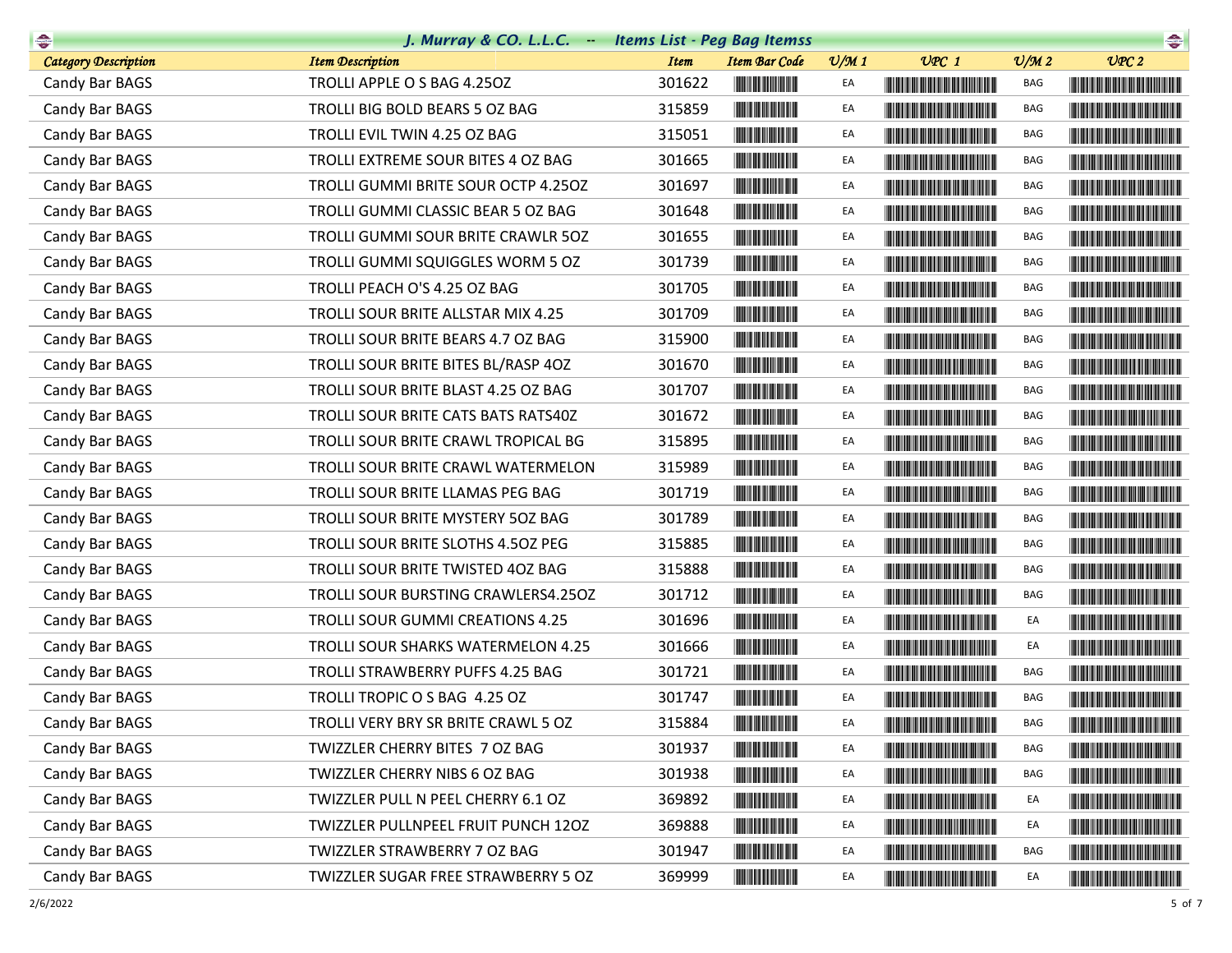| $\bullet$                   | J. Murray & CO. L.L.C. Items List - Peg Bag Itemss |                                        |                 |                                                                                                                                                                                                                                      |                 | $\begin{picture}(20,20) \put(0,0){\line(1,0){10}} \put(15,0){\line(1,0){10}} \put(15,0){\line(1,0){10}} \put(15,0){\line(1,0){10}} \put(15,0){\line(1,0){10}} \put(15,0){\line(1,0){10}} \put(15,0){\line(1,0){10}} \put(15,0){\line(1,0){10}} \put(15,0){\line(1,0){10}} \put(15,0){\line(1,0){10}} \put(15,0){\line(1,0){10}} \put(15,0){\line(1$ |
|-----------------------------|----------------------------------------------------|----------------------------------------|-----------------|--------------------------------------------------------------------------------------------------------------------------------------------------------------------------------------------------------------------------------------|-----------------|-----------------------------------------------------------------------------------------------------------------------------------------------------------------------------------------------------------------------------------------------------------------------------------------------------------------------------------------------------|
| <b>Category Description</b> | <b>Item Description</b>                            | <b>Item</b><br><b>Item Bar Code</b>    | $\frac{v}{M}$ 1 | $UPC$ 1                                                                                                                                                                                                                              | $\frac{V}{M}$ 2 | UPC2                                                                                                                                                                                                                                                                                                                                                |
| Candy Bar BAGS              | UP NEXT GUMMY CUBES 4OZ                            | 340021                                 | EA              |                                                                                                                                                                                                                                      | BAG             |                                                                                                                                                                                                                                                                                                                                                     |
| Candy Bar BAGS              | WAR HEAD SOUR CHEWY CUBE 5 OZ BAG                  | 301458                                 | EA              | <u> Linda ka masa sa kasang pangangan ng pangangang pangangang pangangang pangangang pangangang pangangang pang</u>                                                                                                                  | BAG             |                                                                                                                                                                                                                                                                                                                                                     |
| Candy Bar BAGS              | WELCH'S FRUIT SNACK S FRUIT 2.250Z                 | 305090                                 | EA              |                                                                                                                                                                                                                                      | <b>BAG</b>      |                                                                                                                                                                                                                                                                                                                                                     |
| Candy Bar BAGS              | <b>WHOPPER 5 OZ BAG</b>                            | 311198                                 | EA              |                                                                                                                                                                                                                                      | <b>BAG</b>      |                                                                                                                                                                                                                                                                                                                                                     |
| Sathers Candy 2/\$2.00      | SATHERS FLOOR SPINNER RACK                         | 475756                                 | EA              |                                                                                                                                                                                                                                      | <b>CSE</b>      |                                                                                                                                                                                                                                                                                                                                                     |
| Sathers Candy 2/\$2.00      | SATHERS MINI GUMMI BEARS 2/\$2                     | 365105                                 | EA              | <u> Liberal Maria Maria San Barat III a Shekara ta 1989 da kasas na shekara ta 1989 da kasas na shekara ta 1981 da kasas na shekara ta 1981 da kasas na shekara ta 1981 da kasas na shekara ta 1981 da kasas na shekara ta 1981 </u> | <b>BOX</b>      | <u> Harry Harry Harry Harry Harry Harry Harry Harry Harry Harry Harry Harry Harry Harry Harry Harry Harry Harry Harry Harry Harry Harry Harry Harry Harry Harry Harry Harry Harry Harry Harry Harry Harry Harry Harry Harry Harr</u>                                                                                                                |
| Sathers Candy 2/\$2.00      | SATHERS 01301 GUMMI WORMS 2/\$2                    | 365120                                 | EA              | <u> Liberal Maria Maria Maria Maria Maria Maria Maria Maria Maria Maria Maria Maria Maria Maria Maria Maria Maria </u>                                                                                                               | <b>BOX</b>      | <b>The Committee of the Committee of the Committee</b>                                                                                                                                                                                                                                                                                              |
| Sathers Candy 2/\$2.00      | SATHERS 01302 SOUR NEON WORM 2/\$2                 | 365160                                 | EA              | <b>The Community of the Community</b>                                                                                                                                                                                                | <b>BOX</b>      |                                                                                                                                                                                                                                                                                                                                                     |
| Sathers Candy 2/\$2.00      | SATHERS 01303 GUMMI BEAR 2/\$2                     | 365100<br><b>The Common Service</b>    | EA              | <u> Timba ka masa sa mga katalog ng mga katalog ng mga katalog ng mga katalog ng mga katalog ng mga katalog ng mga katalog ng mga katalog ng mga katalog ng mga katalog ng mga katalog ng mga katalog ng mga katalog ng mga kata</u> | <b>BOX</b>      | <b>The Common Section</b>                                                                                                                                                                                                                                                                                                                           |
| Sathers Candy 2/\$2.00      | SATHERS 01304 PEACH RINGS 2/\$2                    | 365202                                 | EA              | <u> The Community of the Community of the Community of the Community of the Community of the Community of the Community of the Community of the Community of the Community of the Community of the Community of the Community of</u> | <b>BOX</b>      |                                                                                                                                                                                                                                                                                                                                                     |
| Sathers Candy 2/\$2.00      | SATHERS 01305 STARLIGHT MINTS 2/\$2                | 365218                                 | EA              |                                                                                                                                                                                                                                      | <b>BOX</b>      |                                                                                                                                                                                                                                                                                                                                                     |
| Sathers Candy 2/\$2.00      | SATHERS 01306 ORANGE SLICES 2/\$2                  | 365220                                 | EA              | <u> Tanzania (h. 1888).</u>                                                                                                                                                                                                          | <b>BOX</b>      |                                                                                                                                                                                                                                                                                                                                                     |
| Sathers Candy 2/\$2.00      | SATHERS 01307 APPLE RINGS 2/\$2                    | 365215                                 | EA              |                                                                                                                                                                                                                                      | <b>BOX</b>      |                                                                                                                                                                                                                                                                                                                                                     |
| Sathers Candy 2/\$2.00      | SATHERS 01311 BLUE SHARK 2/\$2                     | 365182                                 | EA              | <u> Liberal Maria Maria San Barat III a Shekara ta 1989 da kasas na san A</u>                                                                                                                                                        | <b>BOX</b>      |                                                                                                                                                                                                                                                                                                                                                     |
| Sathers Candy 2/\$2.00      | SATHERS 01313 CHERRY SLICES 2/\$2                  | 359896                                 | EA              | <b>The Committee of the Committee of the Committee</b>                                                                                                                                                                               | <b>BOX</b>      |                                                                                                                                                                                                                                                                                                                                                     |
| Sathers Candy 2/\$2.00      | SATHERS 01314 CHERRY SOURS 2/\$2                   | 365184                                 | EA              |                                                                                                                                                                                                                                      | <b>BOX</b>      | <u> Harris Harris Harris Harris Harris Harris Harris Harris Harris Harris Harris Harris Harris Harris Harris Harris Harris Harris Harris Harris Harris Harris Harris Harris Harris Harris Harris Harris Harris Harris Harris Har</u>                                                                                                                |
| Sathers Candy 2/\$2.00      | SATHERS 01319 CANDY CORN 2/\$2                     | 365212                                 | EA              | <u> Liberal Maria Maria Maria Maria Maria Maria Maria Maria Maria Maria Maria Maria Maria Maria Maria Maria Maria </u>                                                                                                               | <b>BOX</b>      |                                                                                                                                                                                                                                                                                                                                                     |
| Sathers Candy 2/\$2.00      | SATHERS 01344 MELON RINGS 2/\$2                    | 365208                                 | EA              |                                                                                                                                                                                                                                      | <b>BOX</b>      |                                                                                                                                                                                                                                                                                                                                                     |
| Sathers Candy 2/\$2.00      | SATHERS 02114 MINI CHUCKLES 2/\$2                  | 365110                                 | EA              |                                                                                                                                                                                                                                      | <b>BOX</b>      |                                                                                                                                                                                                                                                                                                                                                     |
| Sathers Candy 2/\$2.00      | SATHERS 02115 FUN BUG 2/\$2                        | 365225                                 | EA              | <u> III de la provincia del m</u>                                                                                                                                                                                                    | <b>BOX</b>      |                                                                                                                                                                                                                                                                                                                                                     |
| Sathers Candy 2/\$2.00      | SATHERS 02116 RED FISH 2/\$2                       | 365241                                 | EA              |                                                                                                                                                                                                                                      | <b>BOX</b>      |                                                                                                                                                                                                                                                                                                                                                     |
| Sathers Candy 2/\$2.00      | SATHERS 02117 SOUR HEADS 2/\$2                     | 359959                                 | EA              |                                                                                                                                                                                                                                      | <b>BOX</b>      |                                                                                                                                                                                                                                                                                                                                                     |
| Sathers Candy 2/\$2.00      | SATHERS 02133 SPICE DROPS 2/\$2                    | 342686                                 | EA              | <b>The Committee of the Committee of the Committee</b>                                                                                                                                                                               | <b>BOX</b>      |                                                                                                                                                                                                                                                                                                                                                     |
| Sathers Candy 2/\$2.00      | SATHERS 02134 LEMON DROPS 2/\$2                    | 365187                                 | EA              |                                                                                                                                                                                                                                      | <b>BOX</b>      |                                                                                                                                                                                                                                                                                                                                                     |
| Sathers Candy 2/\$2.00      | SATHERS 02135 GUMMY DINASOURS 2/\$2                | 365186<br><u> Liberal Maria San Ba</u> | EA              |                                                                                                                                                                                                                                      | <b>BOX</b>      |                                                                                                                                                                                                                                                                                                                                                     |
| Sathers Candy 2/\$2.00      | SATHERS 02137 ATOMIC FIREBALL 2/\$2                | 365180                                 |                 |                                                                                                                                                                                                                                      | <b>BOX</b>      |                                                                                                                                                                                                                                                                                                                                                     |
| Sathers Candy 2/\$2.00      | SATHERS 02138 BUTTERSCOTCH DISC2/\$2               | 365183                                 | EA              |                                                                                                                                                                                                                                      | <b>BOX</b>      |                                                                                                                                                                                                                                                                                                                                                     |
| Sathers Candy 2/\$2.00      | SATHERS 02139 CARAMEL CREAMS 2/\$2                 | 305330                                 | EA              |                                                                                                                                                                                                                                      | <b>BOX</b>      |                                                                                                                                                                                                                                                                                                                                                     |
| Sathers Candy 2/\$2.00      | SATHERS 02141 PEPPERMINT TWIST 2/\$2               | 365238                                 | EA              |                                                                                                                                                                                                                                      | <b>BOX</b>      |                                                                                                                                                                                                                                                                                                                                                     |
| Sathers Candy 2/\$2.00      | SATHERS 02142 BIT-O-HONEY 2/\$2                    | 365181                                 | EA              | <u> Harry Harry Harry Harry Harry Harry Harry Harry Harry Harry Harry Harry Harry Harry Harry Harry Harry Harry H</u>                                                                                                                | <b>BOX</b>      |                                                                                                                                                                                                                                                                                                                                                     |
| Sathers Candy 2/\$2.00      | SATHERS 02146 CINN BEARS 2/\$2                     | 365185                                 | EA              |                                                                                                                                                                                                                                      | <b>BOX</b>      |                                                                                                                                                                                                                                                                                                                                                     |
| Sathers Candy 2/\$2.00      | SATHERS 02147 JELLY BEANS 2/\$2                    | 365235                                 | EA              |                                                                                                                                                                                                                                      | BOX             |                                                                                                                                                                                                                                                                                                                                                     |